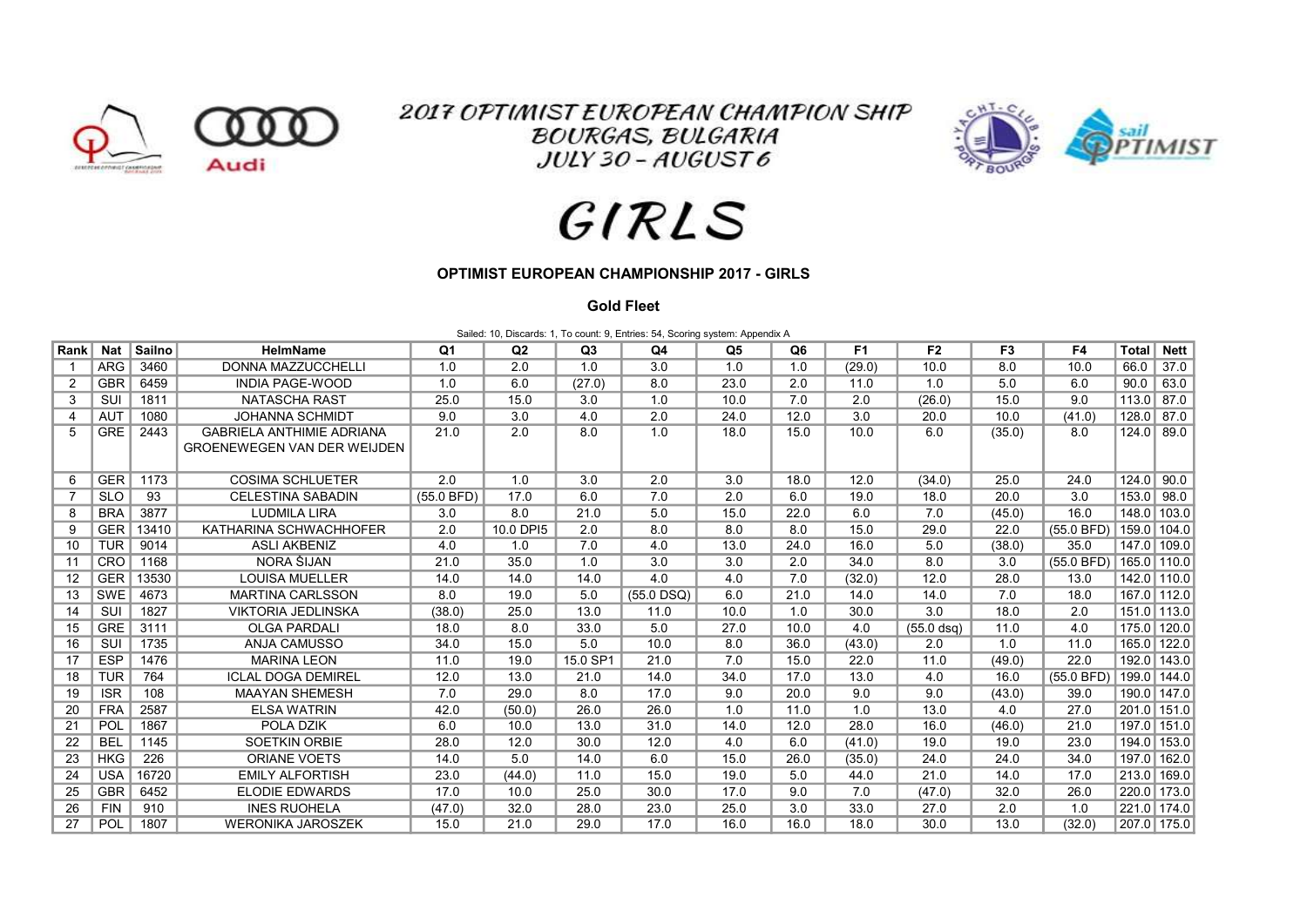| 28 | <b>TUR</b> | 224  | <b>IREM SUTLU</b>             | 3.0        | 7.0                           | 22.0     | 11.0   | 18.0       | 36.0    | (37.0)     | 22.0       | 33.0   | 25.0                        | 214.0 177.0   |
|----|------------|------|-------------------------------|------------|-------------------------------|----------|--------|------------|---------|------------|------------|--------|-----------------------------|---------------|
| 29 | <b>ISR</b> | 180  | <b>GAL ZUKERMAN</b>           | 36.0       | 27.0                          | 12.0     | 15.0   | 2.0        | 14.0    | 25.0       | (55.0 BFD) | 6.0    | 44.0                        | 236.0 181.0   |
| 30 | <b>NED</b> | 3118 | YAN BROERS                    | 35.0       | 38.0                          | 2.0      | 14.0   | 12.0       | 9.0 SP5 | 17.0       | 15.0       | 40.0   | (55.0 BFD)                  | 237.0 182.0   |
| 31 | <b>RUS</b> | 101  | ALEXANDRA LUKOYANOVA          | 6.0        | 4.0                           | 17.0     | 6.0    | 11.0       | 13.0    | (53.0)     | 37.0       | 51.0   | 37.0                        | 235.0 182.0   |
| 32 | <b>GRE</b> | 3278 | <b>VASILIKI VLACHAKI</b>      | 13.0       | 28.0                          | 20.0     | 13.0   | 39.0       | 4.0     | 23.0       | (45.0)     | 30.0   | 14.0                        | 229.0 184.0   |
| 33 | <b>SWE</b> | 4732 | <b>LOVA FORSSEN</b>           | 5.0        | 4.0                           | 6.0      | 20.0   | 19.0       | 13.0    | 51.0       | 23.0       | (54.0) | 45.0                        | 240.0 186.0   |
| 34 | <b>BUL</b> | 644  | <b>VEA REYZOVA</b>            | 30.0       | 17.0                          | 16.0     | 9.0    | 6.0        | 28.0    | 21.0       | (51.0)     | 29.0   | 30.0                        | 237.0 186.0   |
| 35 | <b>ITA</b> | 8686 | <b>GIULIA SEPE</b>            | 18.0       | 6.0                           | 16.0     | 18.0   | 12.0       | (46.0)  | 31.0       | 33.0       | 41.0   | 15.0                        | 236.0 190.0   |
| 36 | <b>ITA</b> | 8773 | <b>CLAUDIA QUARANTA</b>       | (43.0)     | 18.0                          | 4.0      | 7.0    | 42.0       | 14.0    | 36.0       | 43.0       | 9.0    | 20.0                        | 236.0 193.0   |
| 37 | <b>SLO</b> | 311  | ALENKA VALENČIČ               | 36.0       | 14.0                          | 10.0     | 16.0   | (55.0 UFD) | 11.0    | 47.0       | 17.0       | 34.0   | 12.0                        | 252.0 197.0   |
| 38 | <b>SLO</b> | 399  | ŠPELA HAJDINJAK               | 25.0 DPI16 | $(55.0 \text{ UFD})$ 55.0 DSQ |          | 26.0   | 7.0        | 3.0     | 27.0       | 39.0       | 12.0   | 5.0                         | 254.0 199.0   |
| 39 | <b>ITA</b> | 8831 | <b>BEATRICE SPOSATO</b>       | 17.0       | 33.0                          | 18.0     | 27.0   | 21.0       | 8.0     | (49.0)     | 49.0       | 17.0   | 19.0                        | 258.0 209.0   |
| 40 | <b>SLO</b> | 228  | <b>CATERINA SEDMAK</b>        | 24.0       | 16.0                          | 28.0     | 12.0   | 25.0       | 17.0    | 26.0       | 40.0       | 21.0   | $(55.0$ BFD)                | 264.0 209.0   |
| 41 | <b>ESP</b> | 2705 | <b>MARTA CARDONA</b>          | 30.0       | 31.0                          | 19.0 SP1 | 16.0   | 13.0       | (49.0)  | 20.0       | 31.0       | 26.0   | 29.0                        | 264.0 215.0   |
| 42 | <b>BUL</b> | 2424 | <b>DIANA MARKOVA</b>          | 15.0 DPI5  | 11.0                          | 10.0     | 19.0   | 33.0       | 21.0    | (52.0)     | 32.0       | 39.0   | 36.0                        | 268.0 216.0   |
| 43 | <b>UKR</b> | 14   | <b>DARIA TIUTIUNIC</b>        | 16.0       | 13.0                          | 33.0     | 33.0   | 22.0       | 24.0    | 42.0       | (44.0)     | 27.0   | 7.0                         | 261.0 217.0   |
| 44 | <b>BEL</b> | 1152 | <b>MARINE PINTELON</b>        | 4.0        | 9.0                           | 18.0     | 29.0   | 16.0       | 29.0    | (48.0)     | 36.0       | 36.0   | 42.0                        | 267.0 219.0   |
| 45 | <b>ESP</b> | 2519 | <b>LAURA MARTINEZ</b>         | 23.0       | 24.0                          | 15.0 SP1 | (39.0) | 9.0        | 22.0    | 38.0       | 35.0       | 31.0   | 31.0                        | 267.0 228.0   |
| 46 | LAT        | 137  | <b>ELZA CIBULE</b>            | 11.0       | 20.0                          | 30.0     | 23.0   | 29.0       | 38.0    | (39.0)     | 28.0       | 23.0   | 28.0                        | 269.0 230.0   |
| 47 | <b>GBR</b> | 6430 | <b>MARIA ATHINIA VOGIATZI</b> | 32.0       | 22.0                          | 37.0     | 10.0   | 5.0        | 27.0    | 5.0        | 46.0       | 50.0   | (55.0 BFD)                  | 289.0 234.0   |
| 48 | <b>DEN</b> | 8584 | SILJE CERUP-SIMONSEN          | 16.0       | $(55.0$ BFD)                  | 26.0     | 9.0    | 21.0       | 9.0     | 50.0       | 25.0       | 47.0   | 40.0                        | 298.0 243.0   |
| 49 | <b>RUS</b> | 999  | <b>KSENIIA GROMOVA</b>        | 5.0        | 7.0                           | 34.0     | 25.0   | 20.0       | 45.0    | 24.0       | 38.0       | 52.0   | (55.0 BFD)                  | $305.0$ 250.0 |
| 50 | <b>AUT</b> | 1202 | SOPHIE SCHMIDT                | 26.0       | 39.0                          | 7.0      | 27.0   | 31.0       | 29.0    | 8.0        | 41.0       | 42.0   | (43.0)                      | 293.0 250.0   |
| 51 | <b>CYP</b> | 2221 | <b>ANNA NEOPHYTOU</b>         | 28.0       | 18.0                          | 20.0     | 24.0   | 29.0       | 34.0    | 45.0       | (48.0)     | 44.0   | 33.0                        | 323.0 275.0   |
| 52 | <b>POR</b> | 2660 | <b>CAROLINA CAMPOS</b>        | 13.0       | 20.0                          | 27.0     | 25.0   | 28.0       | 37.0    | (55.0 UFD) | 42.0       | 48.0   | 38.0                        | 333.0 278.0   |
| 53 | <b>NED</b> | 3196 | <b>GHISLAINE VAN EMPEL</b>    | 19.0       | 11.0                          | 48.0     | 18.0   | 14.0       | 43.0    | 46.0       | (55.0 BFD) | 37.0   | 55.0 BFD                    | 346.0 291.0   |
| 54 | <b>DEN</b> | 8559 | KATRINE ISAKSEN SCHMIDT       | 22.0       | 42.0                          | 24.0     | 28.0   | 5.0        | 39.0    | 40.0       | 50.0       | 53.0   | $(55.0$ BFD) $ 358.0 303.0$ |               |

## Silver Fleet

|      | Sailed: 9, Discards: 1, To count: 8, Entries: 54, Scoring system: Appendix A |               |                         |        |                      |        |        |                      |        |                |                |                |       |             |
|------|------------------------------------------------------------------------------|---------------|-------------------------|--------|----------------------|--------|--------|----------------------|--------|----------------|----------------|----------------|-------|-------------|
| Rank | <b>Nat</b>                                                                   | <b>Sailno</b> | <b>HelmName</b>         | Q1     | Q2                   | Q3     | Q4     | Q5                   | Q6     | F <sub>1</sub> | F <sub>2</sub> | F <sub>3</sub> | Total | <b>Nett</b> |
|      | <b>HKG</b>                                                                   | 218           | <b>KALA DAVIES</b>      | 29.0   | (45.0)               | 9.0    | 13.0   | 45.0                 | 30.0   | 3.0            | 3.0            | 12.0           | 189.0 | 144.0       |
|      | <b>CRO</b>                                                                   | 1191          | NOELA PETEŠIĆ           | 8.0    | $(55.0 \text{ UFD})$ | 22.0   | 32.0   | 48.0                 | 27.0   | 10.0           | 5.0            | 3.0            | 210.0 | 155.0       |
|      | <b>BEL</b>                                                                   | 1121          | <b>EMILY VERGAUWE</b>   | 33.0   | 33.0                 | (34.0) | 20.0   | 30.0                 | 19.0   | 2.0            | 4.0            | 15.0           | 190.0 | 156.0       |
| 4    | <b>GBR</b>                                                                   | 6259          | <b>KEELIN GREENE</b>    | 12.0   | 21.0                 | (42.0) | 24.0   | 30.0                 | 35.0   | 15.0           | 8.0            | 11.0           | 198.0 | 156.0       |
| 5    | <b>NOR</b>                                                                   | 3762          | MARIE JACOBSEN LEPPEROD | 29.0   | 26.0                 | 19.0   | (33.0) | 26.0                 | 28.0   | 4.0            | 12.0           | 13.0           | 190.0 | 157.0       |
| 6    | <b>CRO</b>                                                                   | 1077          | LUCIJA ŠKOPAC           | 43.0   | 35.0                 | 17.0   | 34.0   | (51.0)               | 23.0   | 6.0            | 1.0            | 2.0            | 212.0 | 161.0       |
|      | AUT                                                                          | 195           | <b>JOHANNA BOCKL</b>    | 15.0   | 28.0                 | 29.0   | (37.0) | 35.0                 | 16.0   | 5.0            | 32.0           | 19.0           | 216.0 | 179.0       |
| 8    | AUT                                                                          | 1215          | LIVIA FARESE            | 48.0   | 36.0                 | 9.0    | 28.0   | $(55.0 \text{ UFD})$ | 19.0   | 16.0           | 20.0           | 9.0            | 240.0 | 185.0       |
|      | <b>AUS</b>                                                                   | 1671          | <b>CATHERINE PILE</b>   | 10.0   | 16.0                 | 39.0   | (46.0) | 26.0                 | 33.0   | 11.0           | 27.0           | 28.0           | 236.0 | 190.0       |
| 10   | <b>NZL</b>                                                                   | 4583          | <b>GRETA PILKINGTON</b> | 27.0   | 26.0                 | 23.0   | 21.0   | 31.0                 | (42.0) | 21.0           | 18.0           | 25.0           | 234.0 | 192.0       |
|      | <b>CRO</b>                                                                   | 1100          | <b>NIKA MANESTAR</b>    | (46.0) | 9.0                  | 44.0   | 38.0   | 22.0                 | 20.0   | 29.0           | 9.0            | 22.0           | 239.0 | 193.0       |
| 12   | <b>ISR</b>                                                                   | 301           | ALIKA BOCHKARYOV        | 33.0   | 37.0                 | (52.0) | 45.0   | 32.0                 | 25.0   | 7.0            | 14.0           | 4.0            | 249.0 | 197.0       |
| 13   | <b>DEN</b>                                                                   | 8525          | LAURA CAROLINE KJAR     | 7.0    | 3.0                  | 39.0   | 46.0   | $(55.0 \text{ UFD})$ | 38.0   | 19.0           | 35.0           | 18.0           | 260.0 | 205.0       |
| 14   | <b>RUS</b>                                                                   | 5008          | <b>VALERIA BAZAROVA</b> | (46.0) | 31.0                 | 24.0   | 30.0   | 44.0                 | 25.0   | 25.0           | 15.0           | 20.0           | 260.0 | 214.0       |